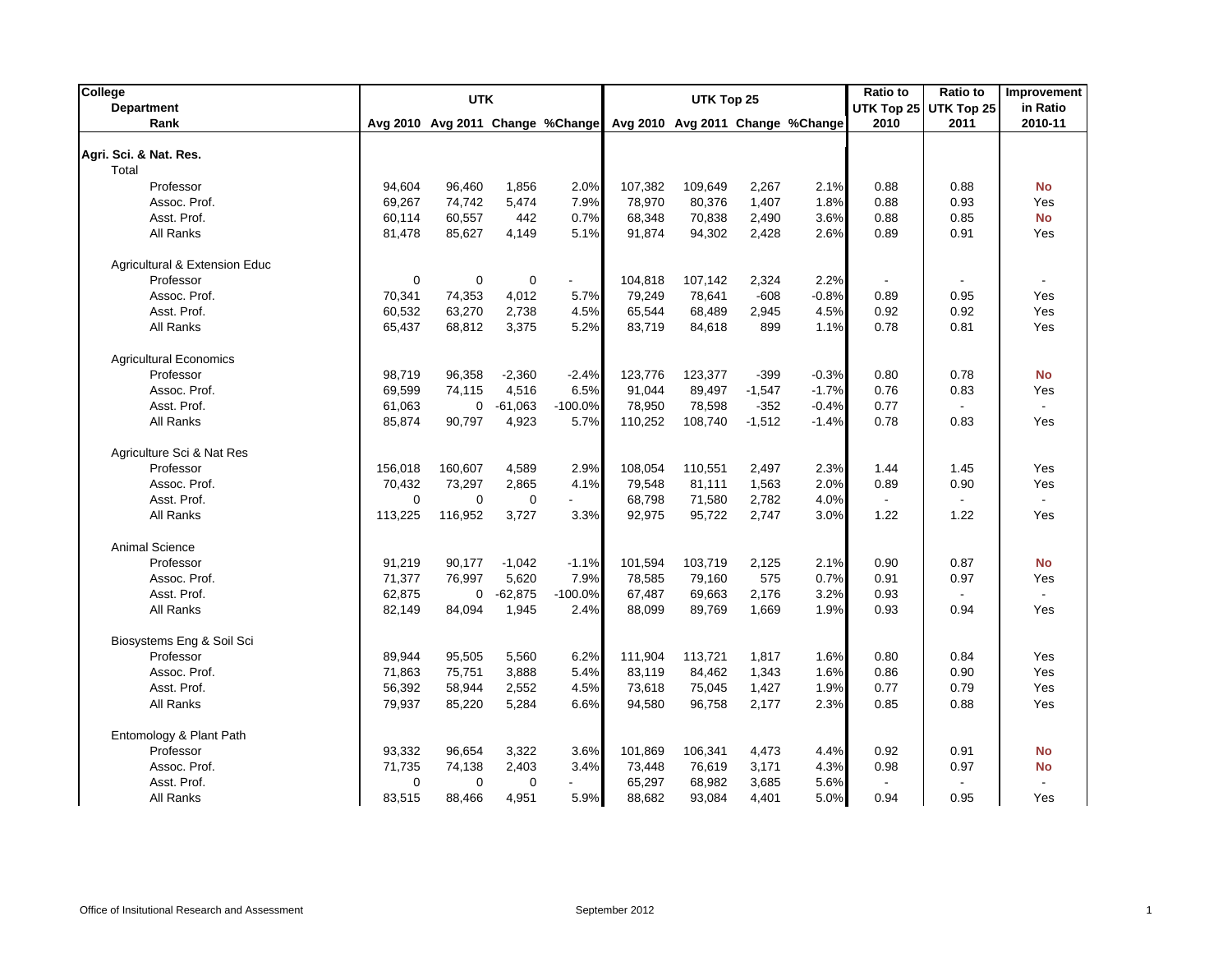| College                                 |         | <b>UTK</b> |          | <b>Ratio to</b><br>UTK Top 25 |                                                                   |         |       |         |      | <b>Ratio to</b>       | Improvement |
|-----------------------------------------|---------|------------|----------|-------------------------------|-------------------------------------------------------------------|---------|-------|---------|------|-----------------------|-------------|
| Department                              |         |            |          |                               |                                                                   |         |       |         |      | UTK Top 25 UTK Top 25 | in Ratio    |
| Rank                                    |         |            |          |                               | Avg 2010 Avg 2011 Change %Change Avg 2010 Avg 2011 Change %Change |         |       |         | 2010 | 2011                  | 2010-11     |
|                                         |         |            |          |                               |                                                                   |         |       |         |      |                       |             |
| Food Science & Tech                     |         |            |          |                               |                                                                   |         |       |         |      |                       |             |
|                                         |         |            |          |                               |                                                                   |         |       |         |      |                       |             |
| Professor                               | 101,706 | 97,182     | $-4,524$ | $-4.4%$                       | 108,753                                                           | 110,225 | 1,472 | 1.4%    | 0.94 | 0.88                  | <b>No</b>   |
| Assoc. Prof.                            | 66.170  | 68,929     | 2,759    | 4.2%                          | 80,974                                                            | 80,924  | $-50$ | $-0.1%$ | 0.82 | 0.85                  | Yes         |
| Asst. Prof.                             | 60,581  | 65,361     | 4,780    | 7.9%                          | 67,913                                                            | 71,373  | 3,460 | 5.1%    | 0.89 | 0.92                  | Yes         |
| All Ranks                               | 74,355  | 79,078     | 4,723    | 6.4%                          | 93,040                                                            | 94,568  | 1,528 | 1.6%    | 0.80 | 0.84                  | Yes         |
| Forestry, Wildlife & Fisheries          |         |            |          |                               |                                                                   |         |       |         |      |                       |             |
| Professor                               | 91,533  | 92,871     | 1,338    | 1.5%                          | 102,784                                                           | 102,964 | 180   | 0.2%    | 0.89 | 0.90                  | Yes         |
| Assoc. Prof.                            | 64,548  | 69,071     | 4,523    | 7.0%                          | 74,128                                                            | 75,473  | 1,345 | 1.8%    | 0.87 | 0.92                  | Yes         |
| Asst. Prof.                             | 57,477  | 59,317     | 1,840    | 3.2%                          | 63,358                                                            | 66,103  | 2,745 | 4.3%    | 0.91 | 0.90                  | <b>No</b>   |
| All Ranks                               | 79,796  | 84,214     | 4,418    | 5.5%                          | 84,526                                                            | 86,611  | 2,085 | 2.5%    | 0.94 | 0.97                  | Yes         |
|                                         |         |            |          |                               |                                                                   |         |       |         |      |                       |             |
| <b>Plant Sciences</b>                   |         |            |          |                               |                                                                   |         |       |         |      |                       |             |
| Professor                               | 94,429  | 99,273     | 4,844    | 5.1%                          | 100,041                                                           | 102,775 | 2,734 | 2.7%    | 0.94 | 0.97                  | Yes         |
| Assoc. Prof.                            | 68,103  | 79,040     | 10,937   | 16.1%                         | 75,834                                                            | 77,579  | 1,745 | 2.3%    | 0.90 | 1.02                  | Yes         |
| Asst. Prof.                             | 61.759  | 59,701     | $-2,059$ | $-3.3%$                       | 64,766                                                            | 66,435  | 1,669 | 2.6%    | 0.95 | 0.90                  | <b>No</b>   |
| All Ranks                               | 80,870  | 84,553     | 3,683    | 4.6%                          | 85,448                                                            | 88,292  | 2,844 | 3.3%    | 0.95 | 0.96                  | Yes         |
|                                         |         |            |          |                               |                                                                   |         |       |         |      |                       |             |
| <b>Architecture &amp; Design</b>        |         |            |          |                               |                                                                   |         |       |         |      |                       |             |
| Professor                               | 94,767  | 105,572    | 10,805   | 11.4%                         | 114,388                                                           | 116,237 | 1,849 | 1.6%    | 0.83 | 0.91                  | Yes         |
| Assoc. Prof.                            | 81,800  | 82,638     | 838      | 1.0%                          | 80,332                                                            | 81,380  | 1,048 | 1.3%    | 1.02 | 1.02                  | <b>No</b>   |
| Asst. Prof.                             | 62,460  | 65,910     | 3,450    | 5.5%                          | 65,502                                                            | 66,571  | 1,069 | 1.6%    | 0.95 | 0.99                  | Yes         |
| All Ranks                               | 82.093  | 89,124     | 7,031    | 8.6%                          | 87.195                                                            | 88,248  | 1,053 | 1.2%    | 0.94 | 1.01                  | Yes         |
|                                         |         |            |          |                               |                                                                   |         |       |         |      |                       |             |
| <b>Arts &amp; Sciences</b>              |         |            |          |                               |                                                                   |         |       |         |      |                       |             |
| Total                                   |         |            |          |                               |                                                                   |         |       |         |      |                       |             |
| Professor                               | 99.898  | 106,362    | 6,464    | 6.5%                          | 118,841                                                           | 120,260 | 1,418 | 1.2%    | 0.84 | 0.88                  | Yes         |
| Assoc. Prof.                            | 67,033  | 70,649     | 3,617    | 5.4%                          | 78,026                                                            | 78,908  | 882   | 1.1%    | 0.86 | 0.90                  | Yes         |
| Asst. Prof.                             | 58,674  | 61,662     | 2,987    | 5.1%                          | 66,504                                                            | 67,598  | 1,094 | 1.6%    | 0.88 | 0.91                  | Yes         |
| All Ranks                               | 80,321  | 84,928     | 4,607    | 5.7%                          | 95,576                                                            | 97,219  | 1,642 | 1.7%    | 0.84 | 0.87                  | Yes         |
| <b>Arts &amp; Sciences - Humanities</b> |         |            |          |                               |                                                                   |         |       |         |      |                       |             |
| Total                                   |         |            |          |                               |                                                                   |         |       |         |      |                       |             |
| Professor                               | 84,226  | 87,748     | 3,522    | 4.2%                          | 109,063                                                           | 110,787 | 1,724 | 1.6%    | 0.77 | 0.79                  | Yes         |
| Assoc. Prof.                            | 62,788  | 65,676     | 2,888    | 4.6%                          | 74,074                                                            | 74,990  | 916   | 1.2%    | 0.85 | 0.88                  | Yes         |
| Asst. Prof.                             | 52,292  | 54,994     | 2,701    | 5.2%                          | 60,947                                                            | 61,978  | 1,031 | 1.7%    | 0.86 | 0.89                  | Yes         |
| All Ranks                               | 68,904  | 71,688     | 2,784    | 4.0%                          | 86,102                                                            | 87,759  | 1,657 | 1.9%    | 0.80 | 0.82                  | Yes         |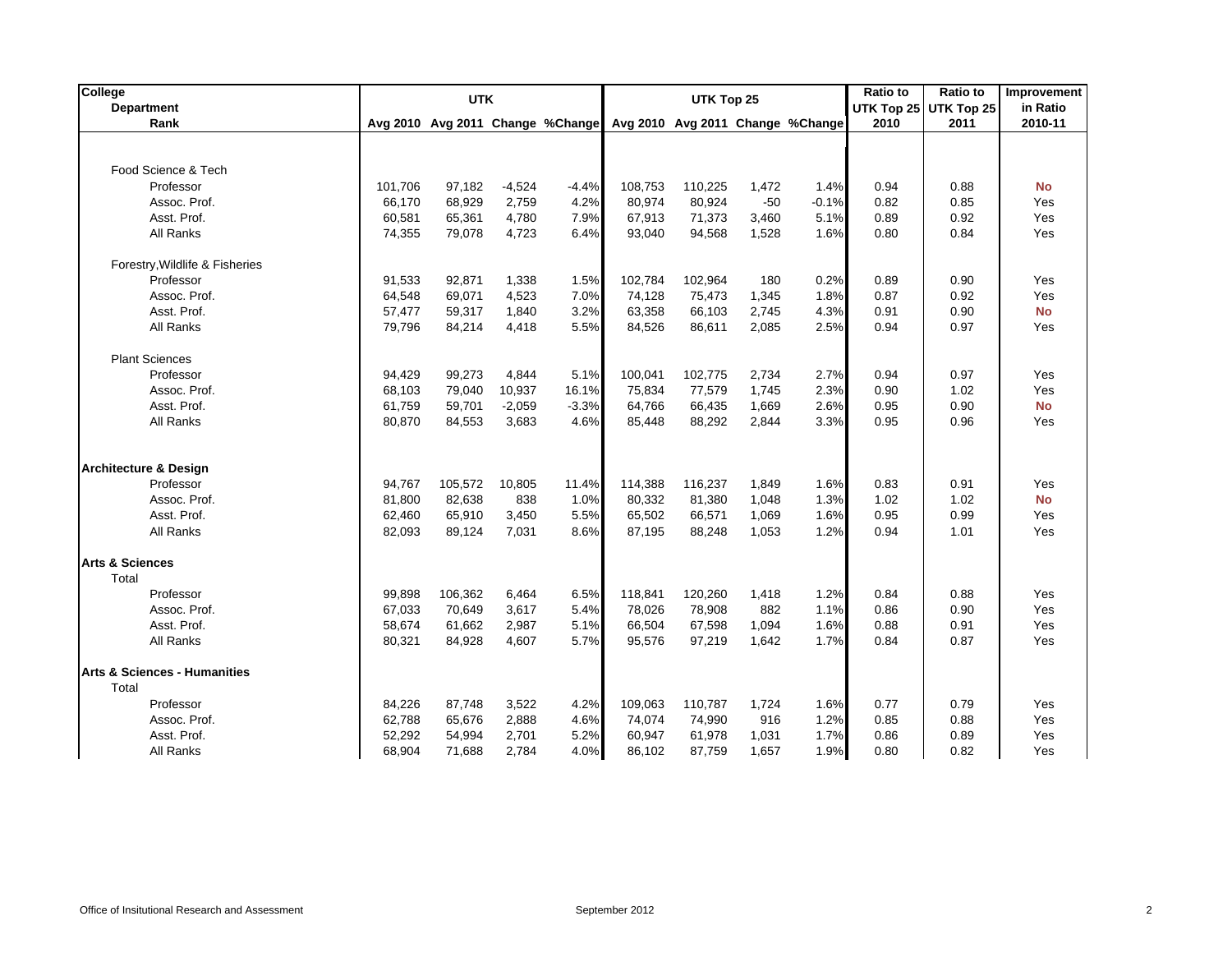| College<br><b>Department</b>   |                  | Ratio to<br><b>UTK</b><br>UTK Top 25<br>UTK Top 25<br>UTK Top 25 |                    |                                  |                   |                   |                   | <b>Ratio to</b>                  | Improvement<br>in Ratio |                          |                       |
|--------------------------------|------------------|------------------------------------------------------------------|--------------------|----------------------------------|-------------------|-------------------|-------------------|----------------------------------|-------------------------|--------------------------|-----------------------|
| Rank                           |                  |                                                                  |                    | Avg 2010 Avg 2011 Change %Change |                   |                   |                   | Avg 2010 Avg 2011 Change %Change | 2010                    | 2011                     | 2010-11               |
|                                |                  |                                                                  |                    |                                  |                   |                   |                   |                                  |                         |                          |                       |
|                                |                  |                                                                  |                    |                                  |                   |                   |                   |                                  |                         |                          |                       |
| Classics                       |                  |                                                                  |                    |                                  |                   |                   |                   |                                  |                         |                          |                       |
| Professor                      | 90,409           | 100,411                                                          | 10,003             | 11.1%                            | 103,153           | 106,653           | 3,501             | 3.4%                             | 0.88                    | 0.94                     | Yes                   |
| Assoc. Prof.                   | 64,165           | 67,608                                                           | 3,444              | 5.4%                             | 75,488            | 75,391            | $-97$             | $-0.1%$                          | 0.85                    | 0.90                     | Yes                   |
| Asst. Prof.                    | 0                | 55,000                                                           | 55,000             |                                  | 60,746            | 59,754            | $-992$            | $-1.6%$                          |                         | 0.92                     | $\blacksquare$        |
| All Ranks                      | 72,913           | 70,974                                                           | $-1,939$           | $-2.7%$                          | 85,165            | 85,992            | 828               | 1.0%                             | 0.86                    | 0.83                     | <b>No</b>             |
| English                        |                  |                                                                  |                    |                                  |                   |                   |                   |                                  |                         |                          |                       |
| Professor                      | 84,628           | 89,176                                                           | 4,548              | 5.4%                             | 116,247           | 118,612           | 2,365             | 2.0%                             | 0.73                    | 0.75                     | Yes                   |
| Assoc. Prof.                   | 63,284           | 64,345                                                           | 1,061              | 1.7%                             | 75,887            | 76,648            | 761               | 1.0%                             | 0.83                    | 0.84                     | Yes                   |
| Asst. Prof.                    | 54,922           | 57,727                                                           | 2,805              | 5.1%                             | 63,429            | 64,671            | 1,242             | 2.0%                             | 0.87                    | 0.89                     | Yes                   |
| All Ranks                      | 70,524           | 74,651                                                           | 4,127              | 5.9%                             | 93,015            | 95,307            | 2,292             | 2.5%                             | 0.76                    | 0.78                     | Yes                   |
|                                |                  |                                                                  |                    |                                  |                   |                   |                   |                                  |                         |                          |                       |
| Modern Foreign Languages & Lit |                  |                                                                  |                    |                                  |                   |                   |                   |                                  |                         |                          |                       |
| Professor                      | 77,619           | 82,670                                                           | 5,051              | 6.5%                             | 105,667           | 107,027           | 1,360             | 1.3%                             | 0.73                    | 0.77                     | Yes                   |
| Assoc. Prof.                   | 58,758           | 61,620                                                           | 2,863              | 4.9%                             | 73,167            | 74,051            | 884               | 1.2%                             | 0.80                    | 0.83                     | Yes                   |
| Asst. Prof.                    | 52,198           | 54,948                                                           | 2,750              | 5.3%                             | 59,690            | 60,836            | 1,147             | 1.9%                             | 0.87                    | 0.90                     | Yes                   |
| All Ranks                      | 65,856           | 69,676                                                           | 3,820              | 5.8%                             | 81,993            | 83,432            | 1,439             | 1.8%                             | 0.80                    | 0.84                     | Yes                   |
|                                |                  |                                                                  |                    |                                  |                   |                   |                   |                                  |                         |                          |                       |
| Philosophy                     |                  |                                                                  |                    |                                  |                   |                   |                   |                                  |                         |                          |                       |
| Professor<br>Assoc. Prof.      | 85,852<br>65,613 | 93,375<br>$\mathbf 0$                                            | 7,522<br>$-65,613$ | 8.8%<br>$-100.0%$                | 122,638<br>75,376 | 120,814<br>75,363 | $-1.824$<br>$-13$ | $-1.5%$<br>0.0%                  | 0.70<br>0.87            | 0.77                     | Yes<br>$\blacksquare$ |
| Asst. Prof.                    | 50,200           | 56,260                                                           | 6,060              | 12.1%                            | 62,595            | 63,423            | 828               | 1.3%                             | 0.80                    | 0.89                     | Yes                   |
| All Ranks                      | 69,953           | 70,178                                                           | 225                | 0.3%                             | 99,185            | 98,976            | $-209$            | $-0.2%$                          | 0.71                    | 0.71                     | Yes                   |
|                                |                  |                                                                  |                    |                                  |                   |                   |                   |                                  |                         |                          |                       |
| <b>Religious Studies</b>       |                  |                                                                  |                    |                                  |                   |                   |                   |                                  |                         |                          |                       |
| Professor                      | 98,238           | 102,773                                                          | 4,535              | 4.6%                             | 114,438           | 114,464           | 27                | 0.0%                             | 0.86                    | 0.90                     | Yes                   |
| Assoc. Prof.                   | 61,463           | 67,602                                                           | 6,139              | 10.0%                            | 74,273            | 76,278            | 2,005             | 2.7%                             | 0.83                    | 0.89                     | Yes                   |
| Asst. Prof.                    | 0                | $\mathbf 0$                                                      | $\mathbf 0$        |                                  | 60,311            | 60,356            | 45                | 0.1%                             |                         | $\overline{\phantom{a}}$ | $\mathbb{L}^+$        |
| All Ranks                      | 83,528           | 88,705                                                           | 5,177              | 6.2%                             | 86,908            | 87,787            | 879               | 1.0%                             | 0.96                    | 1.01                     | Yes                   |
| School Of Art                  |                  |                                                                  |                    |                                  |                   |                   |                   |                                  |                         |                          |                       |
| Professor                      | 82,716           | 87,466                                                           | 4,750              | 5.7%                             | 106,216           | 109,215           | 2,998             | 2.8%                             | 0.78                    | 0.80                     | Yes                   |
| Assoc. Prof.                   | 67,508           | 69,956                                                           | 2,448              | 3.6%                             | 71,838            | 73,567            | 1,729             | 2.4%                             | 0.94                    | 0.95                     | Yes                   |
| Asst. Prof.                    | 53,004           | 54,496                                                           | 1,492              | 2.8%                             | 59,852            | 60,562            | 710               | 1.2%                             | 0.89                    | 0.90                     | Yes                   |
| All Ranks                      | 70,336           | 72,631                                                           | 2,295              | 3.3%                             | 84,171            | 86,014            | 1,843             | 2.2%                             | 0.84                    | 0.84                     | Yes                   |
|                                |                  |                                                                  |                    |                                  |                   |                   |                   |                                  |                         |                          |                       |
| School Of Music                |                  |                                                                  |                    |                                  |                   |                   |                   |                                  |                         |                          |                       |
| Professor                      | 83,718           | 80,424                                                           | $-3,294$           | $-3.9%$                          | 95,719            | 97,375            | 1,656             | 1.7%                             | 0.87                    | 0.83                     | No                    |
| Assoc. Prof.                   | 61,845           | 66,240                                                           | 4,395              | 7.1%                             | 71,104            | 71,805            | 701               | 1.0%                             | 0.87                    | 0.92                     | Yes                   |
| Asst. Prof.                    | 48,720           | 51,619                                                           | 2,898              | 5.9%                             | 59,332            | 60,487            | 1,155             | 1.9%                             | 0.82                    | 0.85                     | Yes                   |
| All Ranks                      | 65,746           | 67,325                                                           | 1,578              | 2.4%                             | 80,485            | 82,281            | 1,796             | 2.2%                             | 0.82                    | 0.82                     | Yes                   |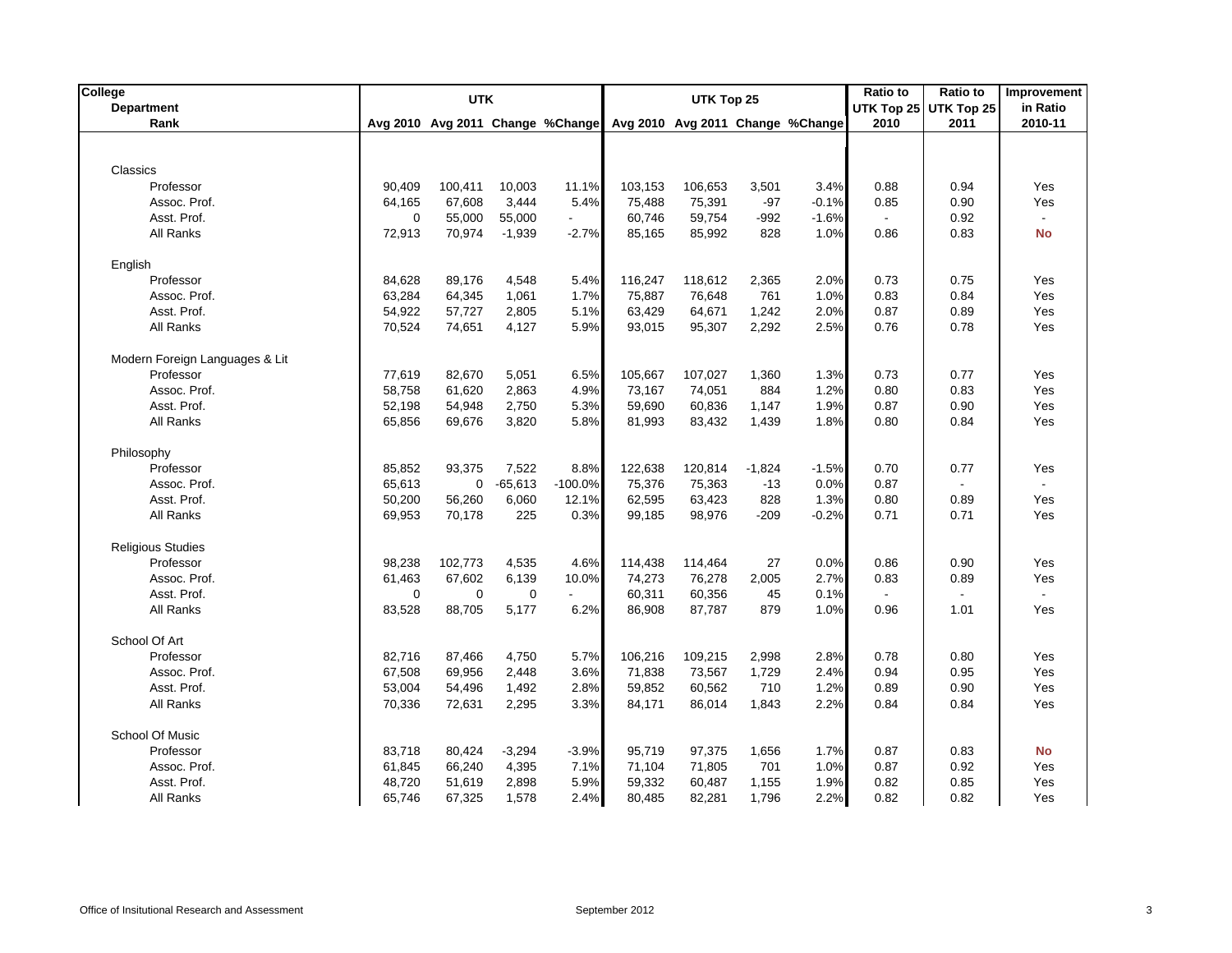| College                   |             | <b>UTK</b>                       |          |                |         | UTK Top 25 |        |                                  | Ratio to | <b>Ratio to</b>       | Improvement               |
|---------------------------|-------------|----------------------------------|----------|----------------|---------|------------|--------|----------------------------------|----------|-----------------------|---------------------------|
| <b>Department</b>         |             |                                  |          |                |         |            |        |                                  |          | UTK Top 25 UTK Top 25 | in Ratio                  |
| Rank                      |             | Avg 2010 Avg 2011 Change %Change |          |                |         |            |        | Avg 2010 Avg 2011 Change %Change | 2010     | 2011                  | 2010-11                   |
|                           |             |                                  |          |                |         |            |        |                                  |          |                       |                           |
| Theatre                   |             |                                  |          |                |         |            |        |                                  |          |                       |                           |
| Professor                 | 97,080      | 103,639                          | 6,559    | 6.8%           | 94,159  | 94,470     | 311    | 0.3%                             | 1.03     | 1.10                  | Yes                       |
| Assoc. Prof.              | 65,228      | 65,835                           | 607      | 0.9%           | 69,425  | 70,681     | 1,256  | 1.8%                             | 0.94     | 0.93                  | <b>No</b>                 |
| Asst. Prof.               | 52,428      | 54,933                           | 2,505    | 4.8%           | 56,386  | 57,916     | 1,530  | 2.7%                             | 0.93     | 0.95                  | Yes                       |
| All Ranks                 | 68,924      | 72,043                           | 3,119    | 4.5%           | 73,319  | 74,627     | 1,309  | 1.8%                             | 0.94     | 0.97                  | Yes                       |
|                           |             |                                  |          |                |         |            |        |                                  |          |                       |                           |
| Arts & Sciences - Soc Sci |             |                                  |          |                |         |            |        |                                  |          |                       |                           |
| Total                     |             |                                  |          |                |         |            |        |                                  |          |                       |                           |
| Professor                 | 90,311      | 101,389                          | 11,078   | 12.3%          | 124,607 | 126,369    | 1,762  | 1.4%                             | 0.72     | 0.80                  | Yes                       |
| Assoc. Prof.              | 67,009      | 70,609                           | 3,600    | 5.4%           | 80,873  | 82,027     | 1,154  | 1.4%                             | 0.83     | 0.86                  | Yes                       |
| Asst. Prof.               | 58,089      | 60,324                           | 2,234    | 3.8%           | 68,730  | 70,029     | 1,300  | 1.9%                             | 0.85     | 0.86                  | Yes                       |
| All Ranks                 | 73,516      | 80,382                           | 6,865    | 9.3%           | 98,629  | 100,503    | 1,874  | 1.9%                             | 0.75     | 0.80                  | Yes                       |
|                           |             |                                  |          |                |         |            |        |                                  |          |                       |                           |
| Anthropology              |             |                                  |          |                |         |            |        |                                  |          |                       |                           |
| Professor                 | 84,158      | 128,823                          | 44,665   | 53.1%          | 109,418 | 108,526    | $-892$ | $-0.8%$                          | 0.77     | 1.19                  | Yes                       |
| Assoc. Prof.              | $\mathbf 0$ | 71,884                           | 71,884   | $\blacksquare$ | 75,594  | 76,655     | 1,061  | 1.4%                             |          | 0.94                  | $\mathbb{Z}^{\mathbb{Z}}$ |
| Asst. Prof.               | 57,706      | 60,725                           | 3,019    | 5.2%           | 62,703  | 63,694     | 991    | 1.6%                             | 0.92     | 0.95                  | Yes                       |
| All Ranks                 | 67,880      | 93,248                           | 25,368   | 37.4%          | 87,075  | 87,210     | 135    | 0.2%                             | 0.78     | 1.07                  | Yes                       |
| Geography                 |             |                                  |          |                |         |            |        |                                  |          |                       |                           |
| Professor                 | 98,312      | 105,995                          | 7,683    | 7.8%           | 118,106 | 118,135    | 29     | 0.0%                             | 0.83     | 0.90                  | Yes                       |
| Assoc. Prof.              | 71,475      | 72,294                           | 819      | 1.1%           | 77,466  | 77,455     | $-11$  | 0.0%                             | 0.92     | 0.93                  | Yes                       |
| Asst. Prof.               | 62,724      | 65,181                           | 2,457    | 3.9%           | 66,414  | 66,674     | 260    | 0.4%                             | 0.94     | 0.98                  | Yes                       |
| All Ranks                 | 78,431      | 81,973                           | 3,542    | 4.5%           | 92,855  | 93,529     | 675    | 0.7%                             | 0.84     | 0.88                  | Yes                       |
| History                   |             |                                  |          |                |         |            |        |                                  |          |                       |                           |
| Professor                 | 98,437      | 101,581                          | 3,144    | 3.2%           | 114,327 | 115,104    | 777    | 0.7%                             | 0.86     | 0.88                  | Yes                       |
| Assoc. Prof.              | 66,613      | 70,198                           | 3,585    | 5.4%           | 76,177  | 77,012     | 835    | 1.1%                             | 0.87     | 0.91                  | Yes                       |
| Asst. Prof.               | 55,294      | 56,485                           | 1,192    | 2.2%           | 60,454  | 61,748     | 1,294  | 2.1%                             | 0.91     | 0.91                  | Yes                       |
| All Ranks                 | 73,448      | 74,574                           | 1,126    | 1.5%           | 90,815  | 91,726     | 910    | 1.0%                             | 0.81     | 0.81                  | Yes                       |
| <b>Political Science</b>  |             |                                  |          |                |         |            |        |                                  |          |                       |                           |
| Professor                 | 83,139      | 87,168                           | 4,030    | 4.8%           | 137,173 | 141,116    | 3,942  | 2.9%                             | 0.61     | 0.62                  | Yes                       |
| Assoc. Prof.              | 66,452      | 72,185                           | 5,733    | 8.6%           | 89,934  | 91,749     | 1,815  | 2.0%                             | 0.74     | 0.79                  | Yes                       |
| Asst. Prof.               | 57,236      | 55,452                           | $-1,784$ | $-3.1%$        | 75,559  | 77,916     | 2,357  | 3.1%                             | 0.76     | 0.71                  | <b>No</b>                 |
| All Ranks                 | 73,557      | 78,944                           | 5,387    | 7.3%           | 106,120 | 109,434    | 3,314  | 3.1%                             | 0.69     | 0.72                  | Yes                       |
| Psychology                |             |                                  |          |                |         |            |        |                                  |          |                       |                           |
| Professor                 | 89,210      | 96,138                           | 6,929    | 7.8%           | 130,268 | 132,749    | 2,481  | 1.9%                             | 0.68     | 0.72                  | Yes                       |
| Assoc. Prof.              | 67,644      | 71,667                           | 4,023    | 5.9%           | 81,690  | 83,407     | 1,717  | 2.1%                             | 0.83     | 0.86                  | Yes                       |
| Asst. Prof.               | 58,915      | 62,795                           | 3,879    | 6.6%           | 71,400  | 72,372     | 972    | 1.4%                             | 0.83     | 0.87                  | Yes                       |
| All Ranks                 | 74,160      | 81,128                           | 6,968    | 9.4%           | 106,265 | 109,103    | 2,838  | 2.7%                             | 0.70     | 0.74                  | Yes                       |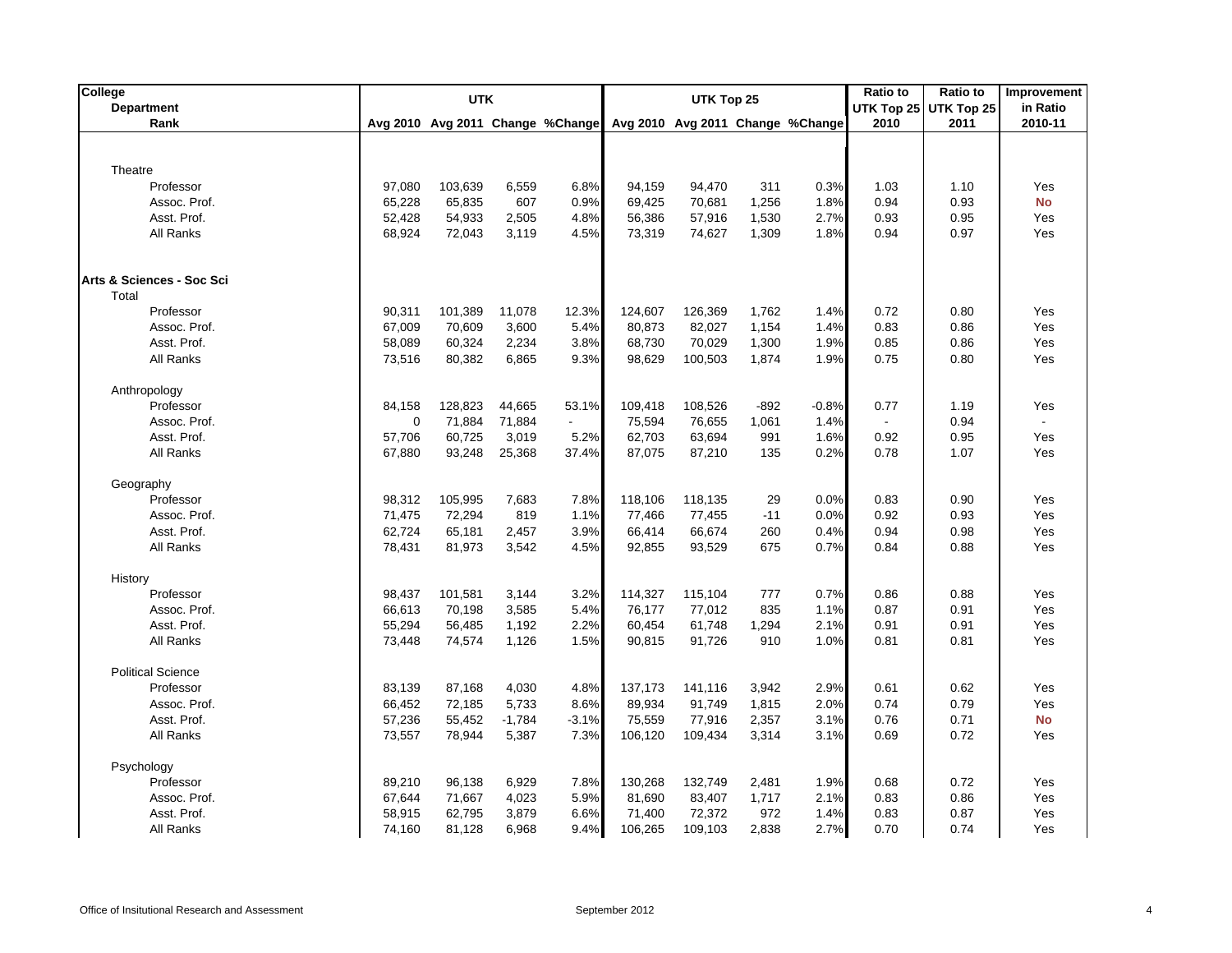| College                        |         | <b>UTK</b> |          |                                  | UTK Top 25 |         |          |                                  | Ratio to           | <b>Ratio to</b> | Improvement |
|--------------------------------|---------|------------|----------|----------------------------------|------------|---------|----------|----------------------------------|--------------------|-----------------|-------------|
| <b>Department</b>              |         |            |          |                                  |            |         |          |                                  | UTK Top 25<br>2010 | UTK Top 25      | in Ratio    |
| Rank                           |         |            |          | Avg 2010 Avg 2011 Change %Change |            |         |          | Avg 2010 Avg 2011 Change %Change |                    | 2011            | 2010-11     |
|                                |         |            |          |                                  |            |         |          |                                  |                    |                 |             |
| Sociology                      |         |            |          |                                  |            |         |          |                                  |                    |                 |             |
| Professor                      | 95,016  | 96,347     | 1,332    | 1.4%                             | 124,902    | 126,506 | 1,604    | 1.3%                             | 0.76               | 0.76            | Yes         |
| Assoc. Prof.                   | 64,833  | 68,037     | 3,204    | 4.9%                             | 81,163     | 81,873  | 710      | 0.9%                             | 0.80               | 0.83            | Yes         |
| Asst. Prof.                    | 56,650  | 59,493     | 2,843    | 5.0%                             | 68,298     | 68,409  | 111      | 0.2%                             | 0.83               | 0.87            | Yes         |
| All Ranks                      | 72,861  | 74,295     | 1,434    | 2.0%                             | 98,859     | 99,850  | 991      | 1.0%                             | 0.74               | 0.74            | Yes         |
|                                |         |            |          |                                  |            |         |          |                                  |                    |                 |             |
|                                |         |            |          |                                  |            |         |          |                                  |                    |                 |             |
| Arts & Sciences - Nat Sci      |         |            |          |                                  |            |         |          |                                  |                    |                 |             |
| Total                          |         |            |          |                                  |            |         |          |                                  |                    |                 |             |
| Professor                      | 115,287 | 121,707    | 6,419    | 5.6%                             | 125,030    | 125,921 | 891      | 0.7%                             | 0.92               | 0.97            | Yes         |
| Assoc. Prof.                   | 74,000  | 78,746     | 4,747    | 6.4%                             | 84,399     | 84,964  | 566      | 0.7%                             | 0.88               | 0.93            | Yes         |
| Asst. Prof.                    | 66,299  | 70,608     | 4,309    | 6.5%                             | 73,637     | 74,577  | 940      | 1.3%                             | 0.90               | 0.95            | Yes         |
| All Ranks                      | 95,927  | 101,170    | 5,243    | 5.5%                             | 106,939    | 108,305 | 1,366    | 1.3%                             | 0.90               | 0.93            | Yes         |
|                                |         |            |          |                                  |            |         |          |                                  |                    |                 |             |
|                                |         |            |          |                                  |            |         |          |                                  |                    |                 |             |
| Biochem/Cell & Molec Biology   |         |            |          |                                  |            |         |          |                                  |                    |                 |             |
| Professor                      | 119,214 | 124,329    | 5,116    | 4.3%                             | 128,579    | 127,276 | $-1,302$ | $-1.0%$                          | 0.93               | 0.98            | Yes         |
| Assoc. Prof.                   | 73,859  | 77,481     | 3,622    | 4.9%                             | 85,334     | 84,088  | $-1,245$ | $-1.5%$                          | 0.87               | 0.92            | Yes         |
| Asst. Prof.                    | 68,422  | 70,713     | 2,291    | 3.3%                             | 71,726     | 73,113  | 1,387    | 1.9%                             | 0.95               | 0.97            | Yes         |
| All Ranks                      | 92,808  | 98,615     | 5,806    | 6.3%                             | 105,848    | 105,041 | $-808$   | $-0.8%$                          | 0.88               | 0.94            | Yes         |
|                                |         |            |          |                                  |            |         |          |                                  |                    |                 |             |
| Chemistry                      |         |            |          |                                  |            |         |          |                                  |                    |                 |             |
| Professor                      | 119,513 | 127,791    | 8,278    | 6.9%                             | 135,672    | 138,519 | 2,847    | 2.1%                             | 0.88               | 0.92            | Yes         |
| Assoc. Prof.                   | 67,306  | 75,177     | 7,871    | 11.7%                            | 87,028     | 86,335  | $-693$   | $-0.8%$                          | 0.77               | 0.87            | Yes         |
| Asst. Prof.                    | 61,759  | 66,406     | 4,647    | 7.5%                             | 73,454     | 74,048  | 594      | 0.8%                             | 0.84               | 0.90            | Yes         |
| All Ranks                      | 102,177 | 109,200    | 7,023    | 6.9%                             | 114,857    | 116,123 | 1,265    | 1.1%                             | 0.89               | 0.94            | Yes         |
|                                |         |            |          |                                  |            |         |          |                                  |                    |                 |             |
| Earth & Planetary Sciences     |         |            |          |                                  |            |         |          |                                  |                    |                 |             |
| Professor                      | 120,302 | 117,983    | $-2,319$ | $-1.9%$                          | 115,439    | 116,632 | 1,193    | 1.0%                             | 1.04               | 1.01            | <b>No</b>   |
| Assoc. Prof.                   | 70,823  | 79,703     | 8,880    | 12.5%                            | 81,916     | 83,509  | 1,593    | 1.9%                             | 0.86               | 0.95            | Yes         |
| Asst. Prof.                    | 61,650  | 70,440     | 8,790    | 14.3%                            | 72,047     | 72,428  | 381      | 0.5%                             | 0.86               | 0.97            | Yes         |
| All Ranks                      | 94,252  | 94,124     | $-128$   | $-0.1%$                          | 99,477     | 102,052 | 2,575    | 2.6%                             | 0.95               | 0.92            | <b>No</b>   |
|                                |         |            |          |                                  |            |         |          |                                  |                    |                 |             |
| Ecology & Evolutionary Biology |         |            |          |                                  |            |         |          |                                  |                    |                 |             |
| Professor                      | 125,976 | 131,141    | 5,165    | 4.1%                             | 123,785    | 123,100 | $-685$   | $-0.6%$                          | 1.02               | 1.07            | Yes         |
| Assoc. Prof.                   | 77,188  | 80,521     | 3,333    | 4.3%                             | 84.871     | 85,798  | 927      | 1.1%                             | 0.91               | 0.94            | Yes         |
| Asst. Prof.                    | 66,344  | 71,082     | 4,738    | 7.1%                             | 78,128     | 79,015  | 887      | 1.1%                             | 0.85               | 0.90            | Yes         |
| <b>All Ranks</b>               | 92,507  | 96,750     | 4,243    | 4.6%                             | 103,046    | 103,844 | 798      | 0.8%                             | 0.90               | 0.93            | Yes         |
|                                |         |            |          |                                  |            |         |          |                                  |                    |                 |             |
| <b>Mathematics</b>             |         |            |          |                                  |            |         |          |                                  |                    |                 |             |
| Professor                      | 92,662  | 97,132     | 4,470    | 4.8%                             | 123,128    | 125,130 | 2,002    | 1.6%                             | 0.75               | 0.78            | Yes         |
| Assoc. Prof.                   | 70,663  | 74,176     | 3,513    | 5.0%                             | 84,026     | 84,223  | 197      | 0.2%                             | 0.84               | 0.88            | Yes         |
| Asst. Prof.                    | 67,127  | 69,767     | 2,639    | 3.9%                             | 73,475     | 74,281  | 806      | 1.1%                             | 0.91               | 0.94            | Yes         |
| All Ranks                      | 84,485  | 88,622     | 4,138    | 4.9%                             | 107,950    | 109,773 | 1,823    | 1.7%                             | 0.78               | 0.81            | Yes         |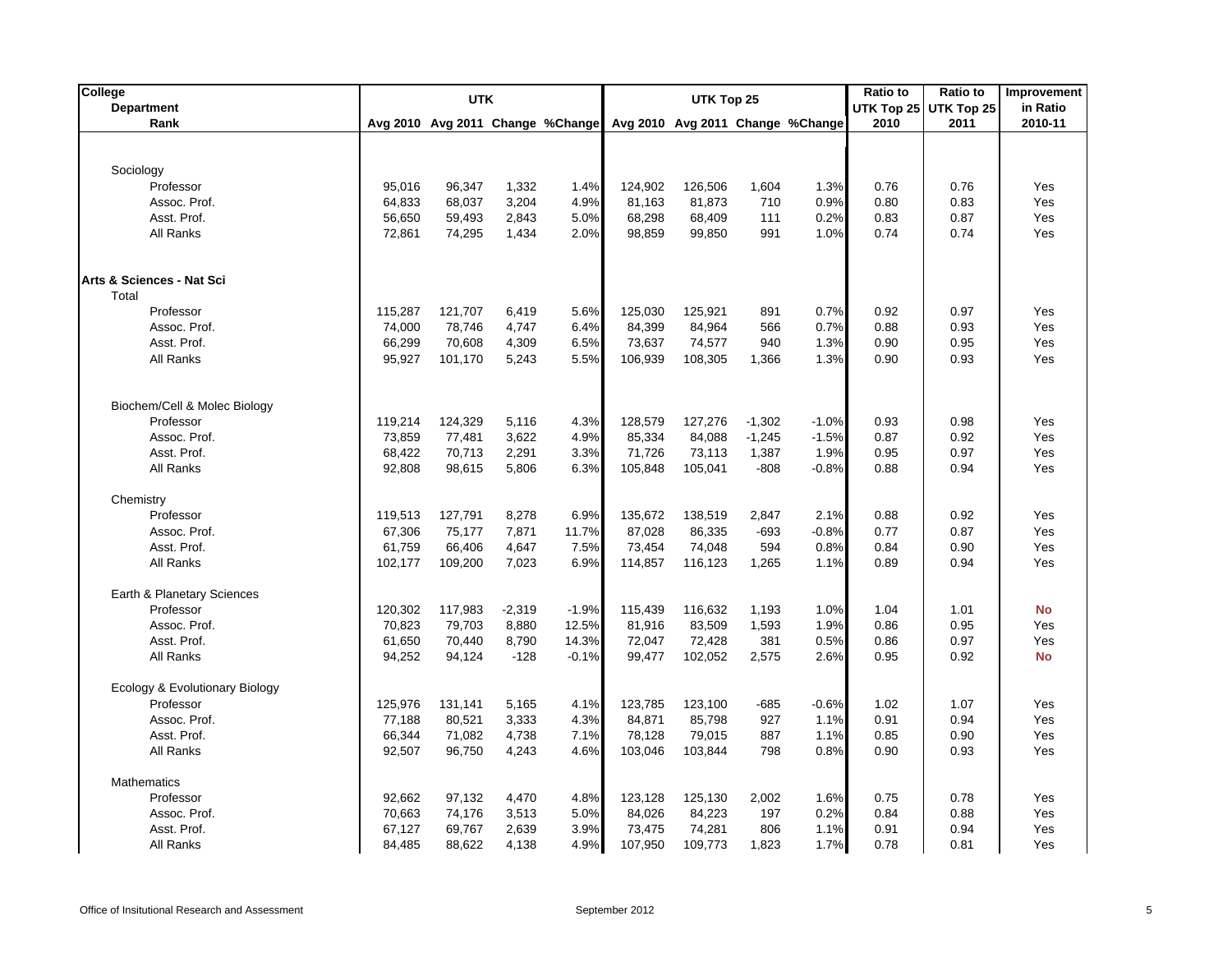| College                        |         | <b>UTK</b> |          |                                  | UTK Top 25 |         |        |                                  | <b>Ratio to</b>    | <b>Ratio to</b>    | <b>Improvement</b>  |
|--------------------------------|---------|------------|----------|----------------------------------|------------|---------|--------|----------------------------------|--------------------|--------------------|---------------------|
| <b>Department</b><br>Rank      |         |            |          | Avg 2010 Avg 2011 Change %Change |            |         |        | Avg 2010 Avg 2011 Change %Change | UTK Top 25<br>2010 | UTK Top 25<br>2011 | in Ratio<br>2010-11 |
|                                |         |            |          |                                  |            |         |        |                                  |                    |                    |                     |
|                                |         |            |          |                                  |            |         |        |                                  |                    |                    |                     |
| Microbiology                   |         |            |          |                                  |            |         |        |                                  |                    |                    |                     |
| Professor                      | 168,285 | 176,755    | 8,470    | 5.0%                             | 126,970    | 132,611 | 5,641  | 4.4%                             | 1.33               | 1.33               | Yes                 |
| Assoc. Prof.                   | 73,756  | 78,400     | 4,644    | 6.3%                             | 81,708     | 84,319  | 2,611  | 3.2%                             | 0.90               | 0.93               | Yes                 |
| Asst. Prof.                    | 67,581  | 70,927     | 3,346    | 5.0%                             | 69,406     | 72,929  | 3,523  | 5.1%                             | 0.97               | 0.97               | <b>No</b>           |
| All Ranks                      | 102,692 | 109,317    | 6,624    | 6.5%                             | 100,502    | 106,259 | 5,757  | 5.7%                             | 1.02               | 1.03               | Yes                 |
| Physics                        |         |            |          |                                  |            |         |        |                                  |                    |                    |                     |
| Professor                      | 120,411 | 130,766    | 10,355   | 8.6%                             | 121,232    | 121,101 | $-131$ | $-0.1%$                          | 0.99               | 1.08               | Yes                 |
| Assoc. Prof.                   | 82,489  | 87,558     | 5,069    | 6.1%                             | 83,927     | 85,976  | 2,049  | 2.4%                             | 0.98               | 1.02               | Yes                 |
| Asst. Prof.                    | 70,044  | 76,263     | 6,219    | 8.9%                             | 74,496     | 75,697  | 1,201  | 1.6%                             | 0.94               | 1.01               | Yes                 |
| All Ranks                      | 110,601 | 117,396    | 6,794    | 6.1%                             | 105,350    | 107,090 | 1,740  | 1.7%                             | 1.05               | 1.10               | Yes                 |
|                                |         |            |          |                                  |            |         |        |                                  |                    |                    |                     |
| <b>Business Administration</b> |         |            |          |                                  |            |         |        |                                  |                    |                    |                     |
| Total                          |         |            |          |                                  |            |         |        |                                  |                    |                    |                     |
| Professor                      | 155,939 | 166,613    | 10,674   | 6.8%                             | 179,862    | 186,542 | 6,680  | 3.7%                             | 0.87               | 0.89               | Yes                 |
| Assoc. Prof.                   | 117,985 | 126,061    | 8,076    | 6.8%                             | 137,546    | 140,891 | 3,344  | 2.4%                             | 0.86               | 0.89               | Yes                 |
| Asst. Prof.                    | 116,016 | 125,142    | 9,126    | 7.9%                             | 132,046    | 136,424 | 4,377  | 3.3%                             | 0.88               | 0.92               | Yes                 |
| All Ranks                      | 133,307 | 143,138    | 9,831    | 7.4%                             | 154,771    | 159,519 | 4,748  | 3.1%                             | 0.86               | 0.90               | Yes                 |
| Accounting                     |         |            |          |                                  |            |         |        |                                  |                    |                    |                     |
| Professor                      | 178,896 | 193,218    | 14,323   | 8.0%                             | 191,091    | 193,369 | 2,278  | 1.2%                             | 0.94               | 1.00               | Yes                 |
| Assoc. Prof.                   | 144,729 | 156,935    | 12,206   | 8.4%                             | 147,161    | 149,879 | 2,718  | 1.8%                             | 0.98               | 1.05               | Yes                 |
| Asst. Prof.                    | 149,067 | 156,583    | 7,516    | 5.0%                             | 165,280    | 165,005 | $-275$ | $-0.2%$                          | 0.90               | 0.95               | Yes                 |
| All Ranks                      | 166,756 | 176,364    | 9,608    | 5.8%                             | 170,722    | 171,624 | 902    | 0.5%                             | 0.98               | 1.03               | Yes                 |
| Economics                      |         |            |          |                                  |            |         |        |                                  |                    |                    |                     |
| Professor                      | 145,536 | 147,684    | 2,148    | 1.5%                             | 170,474    | 176,786 | 6,312  | 3.7%                             | 0.85               | 0.84               | <b>No</b>           |
| Assoc. Prof.                   | 94,952  | 100,616    | 5,664    | 6.0%                             | 120,839    | 121,305 | 465    | 0.4%                             | 0.79               | 0.83               | Yes                 |
| Asst. Prof.                    | 96,383  | 101,372    | 4,988    | 5.2%                             | 105,192    | 107,687 | 2,494  | 2.4%                             | 0.92               | 0.94               | Yes                 |
| All Ranks                      | 110,335 | 116,557    | 6,223    | 5.6%                             | 142,361    | 146,678 | 4,317  | 3.0%                             | 0.78               | 0.79               | Yes                 |
|                                |         |            |          |                                  |            |         |        |                                  |                    |                    |                     |
| Finance<br>Professor           |         |            |          |                                  |            |         |        |                                  |                    | 0.73               | <b>No</b>           |
|                                | 155,326 | 154,226    | $-1,100$ | $-0.7%$                          | 202,637    | 212,594 | 9,958  | 4.9%                             | 0.77               |                    | Yes                 |
| Assoc. Prof.                   | 156,386 | 170,092    | 13,706   | 8.8%                             | 166,495    | 169,045 | 2,550  | 1.5%                             | 0.94               | 1.01               |                     |
| Asst. Prof.                    | 160,000 | 169,983    | 9,983    | 6.2%                             | 162,694    | 167,846 | 5,152  | 3.2%                             | 0.98               | 1.01               | Yes<br>Yes          |
| <b>All Ranks</b>               | 156,458 | 163,454    | 6,996    | 4.5%                             | 179,697    | 186,200 | 6,503  | 3.6%                             | 0.87               | 0.88               |                     |
| Management                     |         |            |          |                                  |            |         |        |                                  |                    |                    |                     |
| Professor                      | 141,531 | 176,574    | 35,044   | 24.8%                            | 197,894    | 208,152 | 10,258 | 5.2%                             | 0.72               | 0.85               | Yes                 |
| Assoc. Prof.                   | 119,797 | 127,779    | 7,982    | 6.7%                             | 151,661    | 157,960 | 6,299  | 4.2%                             | 0.79               | 0.81               | Yes                 |
| Asst. Prof.                    | 97,326  | 93,968     | $-3,359$ | $-3.5%$                          | 140,217    | 144,171 | 3,954  | 2.8%                             | 0.69               | 0.65               | No                  |
| All Ranks                      | 121,749 | 140,535    | 18,786   | 15.4%                            | 168,127    | 174,748 | 6,621  | 3.9%                             | 0.72               | 0.80               | Yes                 |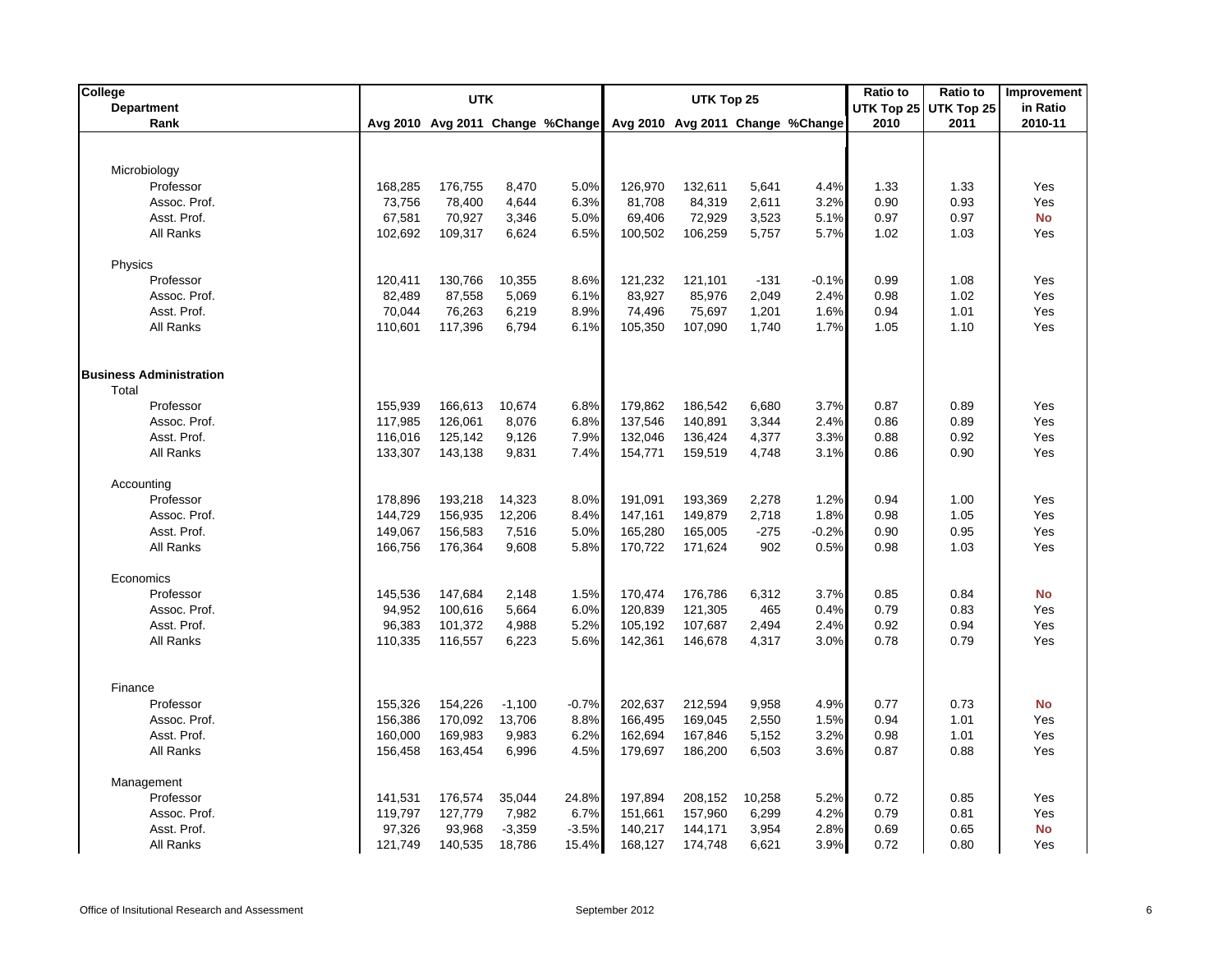| College<br><b>Department</b>           |         | <b>UTK</b> |          |                                  | UTK Top 25                       |         |        |         | Ratio to<br>UTK Top 25 UTK Top 25 |      |           |  |  | <b>Ratio to</b> | Improvement<br>in Ratio |
|----------------------------------------|---------|------------|----------|----------------------------------|----------------------------------|---------|--------|---------|-----------------------------------|------|-----------|--|--|-----------------|-------------------------|
| Rank                                   |         |            |          | Avg 2010 Avg 2011 Change %Change | Avg 2010 Avg 2011 Change %Change |         |        |         | 2010                              | 2011 | 2010-11   |  |  |                 |                         |
|                                        |         |            |          |                                  |                                  |         |        |         |                                   |      |           |  |  |                 |                         |
|                                        |         |            |          |                                  |                                  |         |        |         |                                   |      |           |  |  |                 |                         |
| Marketing Logistics & Trans            |         |            |          |                                  |                                  |         |        |         |                                   |      |           |  |  |                 |                         |
| Professor                              | 193,879 | 190,197    | $-3,681$ | $-1.9%$                          | 183,584                          | 190,911 | 7,327  | 4.0%    | 1.06                              | 1.00 | <b>No</b> |  |  |                 |                         |
| Assoc. Prof.                           | 122,476 | 130,547    | 8,070    | 6.6%                             | 136,209                          | 143,414 | 7,205  | 5.3%    | 0.90                              | 0.91 | Yes       |  |  |                 |                         |
| Asst. Prof.                            | 120,030 | 123,077    | 3,047    | 2.5%                             | 132,353                          | 135,934 | 3,580  | 2.7%    | 0.91                              | 0.91 | <b>No</b> |  |  |                 |                         |
| All Ranks                              | 137,664 | 149,557    | 11,893   | 8.6%                             | 153,271                          | 158,528 | 5,257  | 3.4%    | 0.90                              | 0.94 | Yes       |  |  |                 |                         |
| <b>Statistics</b>                      |         |            |          |                                  |                                  |         |        |         |                                   |      |           |  |  |                 |                         |
| Professor                              | 128,178 | 142,651    | 14,473   | 11.3%                            | 141,505                          | 142,380 | 875    | 0.6%    | 0.91                              | 1.00 | Yes       |  |  |                 |                         |
| Assoc. Prof.                           | 89,298  | 94,070     | 4,772    | 5.3%                             | 109,310                          | 110,356 | 1,046  | 1.0%    | 0.82                              | 0.85 | Yes       |  |  |                 |                         |
| Asst. Prof.                            | 99,350  | 110,145    | 10,795   | 10.9%                            | 96,756                           | 100,750 | 3,994  | 4.1%    | 1.03                              | 1.09 | Yes       |  |  |                 |                         |
| All Ranks                              | 112,951 | 124,411    | 11,460   | 10.1%                            | 121,189                          | 122,929 | 1,740  | 1.4%    | 0.93                              | 1.01 | Yes       |  |  |                 |                         |
|                                        |         |            |          |                                  |                                  |         |        |         |                                   |      |           |  |  |                 |                         |
| <b>Communication &amp; Information</b> |         |            |          |                                  |                                  |         |        |         |                                   |      |           |  |  |                 |                         |
| Total                                  |         |            |          |                                  |                                  |         |        |         |                                   |      |           |  |  |                 |                         |
| Professor                              | 100,478 | 102,055    | 1,576    | 1.6%                             | 116,530                          | 120,727 | 4,197  | 3.6%    | 0.86                              | 0.85 | <b>No</b> |  |  |                 |                         |
| Assoc. Prof.                           | 70,859  | 73,280     | 2,420    | 3.4%                             | 81,617                           | 83,112  | 1,494  | 1.8%    | 0.87                              | 0.88 | Yes       |  |  |                 |                         |
| Asst. Prof.                            | 57,804  | 61,213     | 3,409    | 5.9%                             | 69,096                           | 72,170  | 3,074  | 4.4%    | 0.84                              | 0.85 | Yes       |  |  |                 |                         |
| All Ranks                              | 76,677  | 79,388     | 2,710    | 3.5%                             | 90,299                           | 93,726  | 3,427  | 3.8%    | 0.85                              | 0.85 | <b>No</b> |  |  |                 |                         |
| Advertising/Public Relations           |         |            |          |                                  |                                  |         |        |         |                                   |      |           |  |  |                 |                         |
| Professor                              | 94,372  | 95,810     | 1,437    | 1.5%                             | 108,707                          | 108,810 | 102    | 0.1%    | 0.87                              | 0.88 | Yes       |  |  |                 |                         |
| Assoc. Prof.                           | 63,918  | 67,633     | 3,715    | 5.8%                             | 80,687                           | 81,229  | 542    | 0.7%    | 0.79                              | 0.83 | Yes       |  |  |                 |                         |
| Asst. Prof.                            | 56,810  | 61,059     | 4,249    | 7.5%                             | 65,993                           | 67,967  | 1,975  | 3.0%    | 0.86                              | 0.90 | Yes       |  |  |                 |                         |
| All Ranks                              | 72,256  | 74,834     | 2,578    | 3.6%                             | 84,830                           | 84,150  | $-680$ | $-0.8%$ | 0.85                              | 0.89 | Yes       |  |  |                 |                         |
| <b>Communication Studies</b>           |         |            |          |                                  |                                  |         |        |         |                                   |      |           |  |  |                 |                         |
| Professor                              | 0       | 0          | 0        |                                  | 116,624                          | 121,186 | 4,562  | 3.9%    |                                   |      |           |  |  |                 |                         |
| Assoc. Prof.                           | 77,373  | 78,377     | 1,004    | 1.3%                             | 79,484                           | 81,045  | 1,561  | 2.0%    | 0.97                              | 0.97 | <b>No</b> |  |  |                 |                         |
| Asst. Prof.                            | 52,767  | 57,880     | 5,114    | 9.7%                             | 65,585                           | 67,601  | 2,016  | 3.1%    | 0.80                              | 0.86 | Yes       |  |  |                 |                         |
| All Ranks                              | 68,146  | 68,128     | $-17$    | 0.0%                             | 87,481                           | 91,808  | 4,327  | 4.9%    | 0.78                              | 0.74 | <b>No</b> |  |  |                 |                         |
| Journalism/Electronic Media            |         |            |          |                                  |                                  |         |        |         |                                   |      |           |  |  |                 |                         |
| Professor                              | 98,963  | 98,421     | $-542$   | $-0.5%$                          | 112,946                          | 114,169 | 1,224  | 1.1%    | 0.88                              | 0.86 | <b>No</b> |  |  |                 |                         |
| Assoc. Prof.                           | 63,493  | 65,533     | 2,040    | 3.2%                             | 77,506                           | 79,104  | 1,598  | 2.1%    | 0.82                              | 0.83 | Yes       |  |  |                 |                         |
| Asst. Prof.                            | 55,667  | 58,060     | 2,393    | 4.3%                             | 65,101                           | 67,021  | 1,920  | 2.9%    | 0.86                              | 0.87 | Yes       |  |  |                 |                         |
| All Ranks                              | 84,618  | 84,616     | $-2$     | 0.0%                             | 88,775                           | 90,667  | 1,892  | 2.1%    | 0.95                              | 0.93 | <b>No</b> |  |  |                 |                         |
| School Of Information Sciences         |         |            |          |                                  |                                  |         |        |         |                                   |      |           |  |  |                 |                         |
| Professor                              | 111,520 | 118,291    | 6,772    | 6.1%                             | 124,514                          | 133,095 | 8,581  | 6.9%    | 0.90                              | 0.89 | <b>No</b> |  |  |                 |                         |
| Assoc. Prof.                           | 80,790  | 78,253     | $-2,537$ | $-3.1%$                          | 89,409                           | 91,055  | 1,646  | 1.8%    | 0.90                              | 0.86 | <b>No</b> |  |  |                 |                         |
| Asst. Prof.                            | 61,116  | 65,458     | 4,342    | 7.1%                             | 78,310                           | 81,544  | 3,235  | 4.1%    | 0.78                              | 0.80 | Yes       |  |  |                 |                         |
| All Ranks                              | 78,138  | 83,683     | 5,545    | 7.1%                             | 97,057                           | 101,764 | 4,707  | 4.8%    | 0.81                              | 0.82 | Yes       |  |  |                 |                         |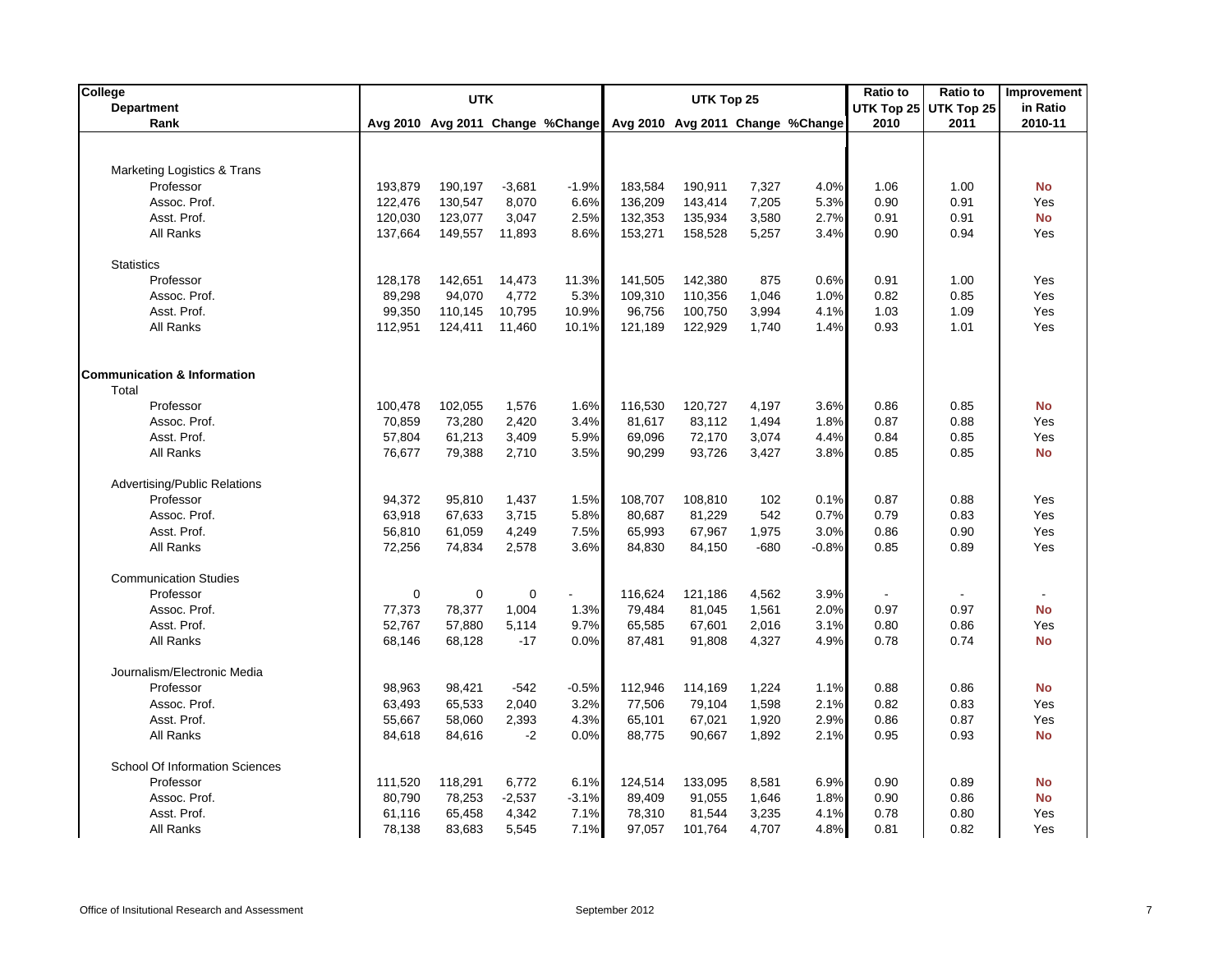| College                                       |         | <b>UTK</b> |        |                                  |         | UTK Top 25 |           |                                  | Ratio to | <b>Ratio to</b>       | Improvement |
|-----------------------------------------------|---------|------------|--------|----------------------------------|---------|------------|-----------|----------------------------------|----------|-----------------------|-------------|
| <b>Department</b>                             |         |            |        |                                  |         |            |           |                                  |          | UTK Top 25 UTK Top 25 | in Ratio    |
| Rank                                          |         |            |        | Avg 2010 Avg 2011 Change %Change |         |            |           | Avg 2010 Avg 2011 Change %Change | 2010     | 2011                  | 2010-11     |
|                                               |         |            |        |                                  |         |            |           |                                  |          |                       |             |
|                                               |         |            |        |                                  |         |            |           |                                  |          |                       |             |
| <b>Education, Health &amp; Human Sciences</b> |         |            |        |                                  |         |            |           |                                  |          |                       |             |
| Total                                         |         |            |        |                                  |         |            |           |                                  |          |                       |             |
| Professor                                     | 96,103  | 99,373     | 3,271  | 3.4%                             | 112,656 | 111,994    | $-662$    | $-0.6%$                          | 0.85     | 0.89                  | Yes         |
| Assoc. Prof.                                  | 70,127  | 73,225     | 3,098  | 4.4%                             | 77,271  | 78,099     | 828       | 1.1%                             | 0.91     | 0.94                  | Yes         |
| Asst. Prof.                                   | 59,015  | 61,772     | 2,757  | 4.7%                             | 64,369  | 65,897     | 1,529     | 2.4%                             | 0.92     | 0.94                  | Yes         |
| All Ranks                                     | 74,995  | 77,518     | 2,524  | 3.4%                             | 87,919  | 87,764     | $-155$    | $-0.2%$                          | 0.85     | 0.88                  | Yes         |
| Child & Family Studies                        |         |            |        |                                  |         |            |           |                                  |          |                       |             |
| Professor                                     | 106,358 | 112,040    | 5,682  | 5.3%                             | 117,461 | 121,176    | 3,715     | 3.2%                             | 0.91     | 0.92                  | Yes         |
| Assoc. Prof.                                  | 82,364  | 85,919     | 3,555  | 4.3%                             | 77,164  | 79,022     | 1,858     | 2.4%                             | 1.07     | 1.09                  | Yes         |
| Asst. Prof.                                   | 61,361  | 65,340     | 3,979  | 6.5%                             | 64,845  | 66,854     | 2,009     | 3.1%                             | 0.95     | 0.98                  | Yes         |
| All Ranks                                     | 81,611  | 84,458     | 2,848  | 3.5%                             | 87,671  | 89,823     | 2,153     | 2.5%                             | 0.93     | 0.94                  | Yes         |
| Educational Leadrshp & P Stds                 |         |            |        |                                  |         |            |           |                                  |          |                       |             |
| Professor                                     | 94,264  | 98,839     | 4,575  | 4.9%                             | 115,676 | 118,393    | 2,717     | 2.3%                             | 0.81     | 0.83                  | Yes         |
| Assoc. Prof.                                  | 0       | 70,097     | 70,097 |                                  | 77,994  | 80,605     | 2,611     | 3.3%                             |          | 0.87                  | $\omega$    |
| Asst. Prof.                                   | 60,445  | 65,620     | 5,175  | 8.6%                             | 62,618  | 64,494     | 1,876     | 3.0%                             | 0.97     | 1.02                  | Yes         |
| All Ranks                                     | 81,582  | 85,070     | 3,488  | 4.3%                             | 90,088  | 92,037     | 1,949     | 2.2%                             | 0.91     | 0.92                  | Yes         |
|                                               |         |            |        |                                  |         |            |           |                                  |          |                       |             |
| Educational Psych & Counsel                   |         |            |        |                                  |         |            |           |                                  |          |                       |             |
| Professor                                     | 92,479  | 96,216     | 3,738  | 4.0%                             | 108,114 | 101,562    | $-6,551$  | $-6.1%$                          | 0.86     | 0.95                  | Yes         |
| Assoc. Prof.                                  | 65,431  | 68,959     | 3,528  | 5.4%                             | 74,941  | 73,758     | $-1,184$  | $-1.6%$                          | 0.87     | 0.93                  | Yes         |
| Asst. Prof.                                   | 59,157  | 59,694     | 537    | 0.9%                             | 64,224  | 64,852     | 629       | 1.0%                             | 0.92     | 0.92                  | <b>No</b>   |
| All Ranks                                     | 77,990  | 81,162     | 3,172  | 4.1%                             | 87,705  | 84,322     | $-3,383$  | $-3.9%$                          | 0.89     | 0.96                  | Yes         |
| Exercise, Sport & Leisure Stdy                |         |            |        |                                  |         |            |           |                                  |          |                       |             |
| Professor                                     | 85,755  | 90,821     | 5,066  | 5.9%                             | 106,206 | 108,483    | 2,278     | 2.1%                             | 0.81     | 0.84                  | Yes         |
| Assoc. Prof.                                  | 64,216  | 69,261     | 5,045  | 7.9%                             | 76,268  | 77,406     | 1,138     | 1.5%                             | 0.84     | 0.89                  | Yes         |
| Asst. Prof.                                   | 59,998  | 60,871     | 873    | 1.5%                             | 64,494  | 65,880     | 1,385     | 2.1%                             | 0.93     | 0.92                  | <b>No</b>   |
| All Ranks                                     | 67,299  | 69,125     | 1,826  | 2.7%                             | 83,569  | 86,157     | 2,588     | 3.1%                             | 0.81     | 0.80                  | <b>No</b>   |
| Nutrition                                     |         |            |        |                                  |         |            |           |                                  |          |                       |             |
| Professor                                     | 106,289 | 119,824    | 13,535 | 12.7%                            | 123,044 | 121,588    | $-1,455$  | $-1.2%$                          | 0.86     | 0.99                  | Yes         |
| Assoc. Prof.                                  | 88,300  | 114,360    | 26,060 | 29.5%                            | 80,808  | 81,878     | 1,070     | 1.3%                             | 1.09     | 1.40                  | Yes         |
| Asst. Prof.                                   | 62,467  | 66,992     | 4,525  | 7.2%                             | 70,893  | 72,883     | 1,990     | 2.8%                             | 0.88     | 0.92                  | Yes         |
| All Ranks                                     | 79,945  | 82,295     | 2,351  | 2.9%                             | 97,522  | 99,358     | 1,836     | 1.9%                             | 0.82     | 0.83                  | Yes         |
| <b>Public Health</b>                          |         |            |        |                                  |         |            |           |                                  |          |                       |             |
| Professor                                     | 94,413  | 98,846     | 4,433  | 4.7%                             | 140,991 | 125,924    | -15,067   | $-10.7%$                         | 0.67     | 0.78                  | Yes         |
| Assoc. Prof.                                  | 85,000  | 88,900     | 3,900  | 4.6%                             | 99,925  | 96,424     | $-3,501$  | $-3.5%$                          | 0.85     | 0.92                  | Yes         |
| Asst. Prof.                                   | 66,325  | 70,703     | 4,378  | 6.6%                             | 74,137  | 74,349     | 212       | 0.3%                             | 0.89     | 0.95                  | Yes         |
| All Ranks                                     | 80,883  | 85,233     | 4,349  | 5.4%                             | 110,713 | 98,871     | $-11,842$ | $-10.7%$                         | 0.73     | 0.86                  | Yes         |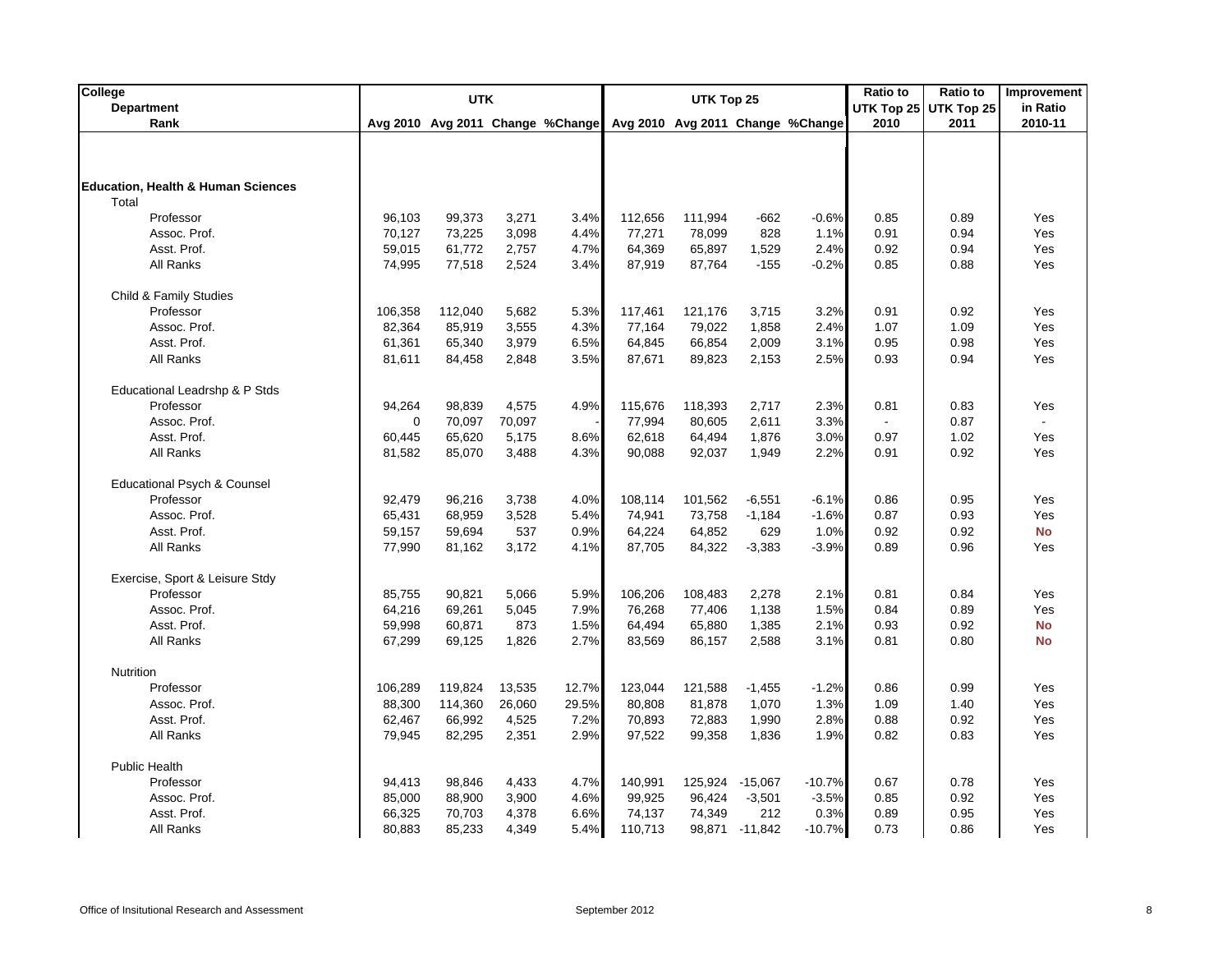| College                           |         | <b>UTK</b>                       |           |           | UTK Top 25 |         |        |                                  | <b>Ratio to</b><br><b>Ratio to</b> |                   |                |
|-----------------------------------|---------|----------------------------------|-----------|-----------|------------|---------|--------|----------------------------------|------------------------------------|-------------------|----------------|
| <b>Department</b>                 |         |                                  |           |           |            |         |        |                                  | UTK Top 25                         | <b>UTK Top 25</b> | in Ratio       |
| Rank                              |         | Avg 2010 Avg 2011 Change %Change |           |           |            |         |        | Avg 2010 Avg 2011 Change %Change | 2010                               | 2011              | 2010-11        |
|                                   |         |                                  |           |           |            |         |        |                                  |                                    |                   |                |
| Retail Hospitality & Tour Mgmt    |         |                                  |           |           |            |         |        |                                  |                                    |                   |                |
| Professor                         | 93,109  | 97,742                           | 4,633     | 5.0%      | 112,170    | 114,456 | 2,286  | 2.0%                             | 0.83                               | 0.85              | Yes            |
| Assoc. Prof.                      | 90,311  | 83,575                           | $-6,736$  | $-7.5%$   | 76,537     | 79,607  | 3,069  | 4.0%                             | 1.18                               | 1.05              | <b>No</b>      |
| Asst. Prof.                       | 64,665  | 58,242                           | $-6,423$  | $-9.9%$   | 64,725     | 66,386  | 1,660  | 2.6%                             | 1.00                               | 0.88              | <b>No</b>      |
| All Ranks                         | 82,003  | 85,483                           | 3,480     | 4.2%      | 86,624     | 88,847  | 2,223  | 2.6%                             | 0.95                               | 0.96              | Yes            |
| Theory And Practice In Teacher Ed |         |                                  |           |           |            |         |        |                                  |                                    |                   |                |
| Professor                         | 101,708 | 97,203                           | $-4,505$  | -4.4%     | 104,632    | 106,366 | 1,734  | 1.7%                             | 0.97                               | 0.91              | No             |
| Assoc. Prof.                      | 64,079  | 67,038                           | 2,959     | 4.6%      | 74,979     | 75,595  | 615    | 0.8%                             | 0.85                               | 0.89              | Yes            |
| Asst. Prof.                       | 52,670  | 55,893                           | 3,223     | 6.1%      | 61,916     | 63,317  | 1,402  | 2.3%                             | 0.85                               | 0.88              | Yes            |
| All Ranks                         | 68,235  | 68,709                           | 473       | 0.7%      | 81,084     | 82,602  | 1,518  | 1.9%                             | 0.84                               | 0.83              | <b>No</b>      |
|                                   |         |                                  |           |           |            |         |        |                                  |                                    |                   |                |
| <b>Engineering</b>                |         |                                  |           |           |            |         |        |                                  |                                    |                   |                |
| Total                             |         |                                  |           |           |            |         |        |                                  |                                    |                   |                |
| Professor                         | 129,840 | 137,206                          | 7,366     | 5.7%      | 139,028    | 141,804 | 2,776  | 2.0%                             | 0.93                               | 0.97              | Yes            |
| Assoc. Prof.                      | 92,741  | 96,544                           | 3,804     | 4.1%      | 98,541     | 99,805  | 1,264  | 1.3%                             | 0.94                               | 0.97              | Yes            |
| Asst. Prof.                       | 80,206  | 85,803                           | 5,597     | 7.0%      | 84,149     | 86,149  | 2,000  | 2.4%                             | 0.95                               | 1.00              | Yes            |
| All Ranks                         | 106,861 | 113,974                          | 7,113     | 6.7%      | 117,197    | 120,174 | 2,976  | 2.5%                             | 0.91                               | 0.95              | Yes            |
| <b>Chemical Engineering</b>       |         |                                  |           |           |            |         |        |                                  |                                    |                   |                |
| Professor                         | 132,992 | 149,596                          | 16,604    | 12.5%     | 144,936    | 147,840 | 2,904  | 2.0%                             | 0.92                               | 1.01              | Yes            |
| Assoc. Prof.                      | 98,175  | 104,602                          | 6,427     | 6.5%      | 97,970     | 98,104  | 134    | 0.1%                             | 1.00                               | 1.07              | Yes            |
| Asst. Prof.                       | 85,000  | 91,365                           | 6,365     | 7.5%      | 83,348     | 83,875  | 527    | 0.6%                             | 1.02                               | 1.09              | Yes            |
| All Ranks                         | 115,968 | 122,647                          | 6,679     | 5.8%      | 122,460    | 124,729 | 2,269  | 1.9%                             | 0.95                               | 0.98              | Yes            |
| Civil & Environmental Engr        |         |                                  |           |           |            |         |        |                                  |                                    |                   |                |
| Professor                         | 124,475 | 124,892                          | 418       | 0.3%      | 127,883    | 130,920 | 3,038  | 2.4%                             | 0.97                               | 0.95              | <b>No</b>      |
| Assoc. Prof.                      | 97,790  | 93,913                           | $-3,877$  | $-4.0%$   | 94,186     | 96,278  | 2,092  | 2.2%                             | 1.04                               | 0.98              | <b>No</b>      |
| Asst. Prof.                       | 76,524  | 82,957                           | 6,433     | 8.4%      | 79,647     | 81,850  | 2,204  | 2.8%                             | 0.96                               | 1.01              | Yes            |
| All Ranks                         | 94,993  | 98,866                           | 3,873     | 4.1%      | 106,578    | 110,301 | 3,723  | 3.5%                             | 0.89                               | 0.90              | Yes            |
| Electrical Engr & Computer Sci    |         |                                  |           |           |            |         |        |                                  |                                    |                   |                |
| Professor                         | 142,359 | 149,150                          | 6,791     | 4.8%      | 139,204    | 141,610 | 2,406  | 1.7%                             | 1.02                               | 1.05              | Yes            |
| Assoc. Prof.                      | 97,200  | 101,013                          | 3,813     | 3.9%      | 100,694    | 101,496 | 802    | 0.8%                             | 0.97                               | 1.00              | Yes            |
| Asst. Prof.                       | 82,743  | 86,181                           | 3,439     | 4.2%      | 88,950     | 89,717  | 767    | 0.9%                             | 0.93                               | 0.96              | Yes            |
| All Ranks                         | 115,547 | 123,728                          | 8,180     | 7.1%      | 118,098    | 120,709 | 2,611  | 2.2%                             | 0.98                               | 1.03              | Yes            |
| Industrial & Information Engr     |         |                                  |           |           |            |         |        |                                  |                                    |                   |                |
| Professor                         | 133,835 | 138,514                          | 4,679     | 3.5%      | 140,244    | 141,538 | 1,294  | 0.9%                             | 0.95                               | 0.98              | Yes            |
| Assoc. Prof.                      | 92,036  | $\mathbf 0$                      | $-92,036$ | $-100.0%$ | 100,058    | 99,903  | $-155$ | $-0.2%$                          | 0.92                               |                   | $\blacksquare$ |
| Asst. Prof.                       | 75,667  | 79,590                           | 3,923     | 5.2%      | 80,528     | 82,799  | 2,271  | 2.8%                             | 0.94                               | 0.96              | Yes            |
| All Ranks                         | 97,784  | 103,160                          | 5,375     | 5.5%      | 115,875    | 117,424 | 1,550  | 1.3%                             | 0.84                               | 0.88              | Yes            |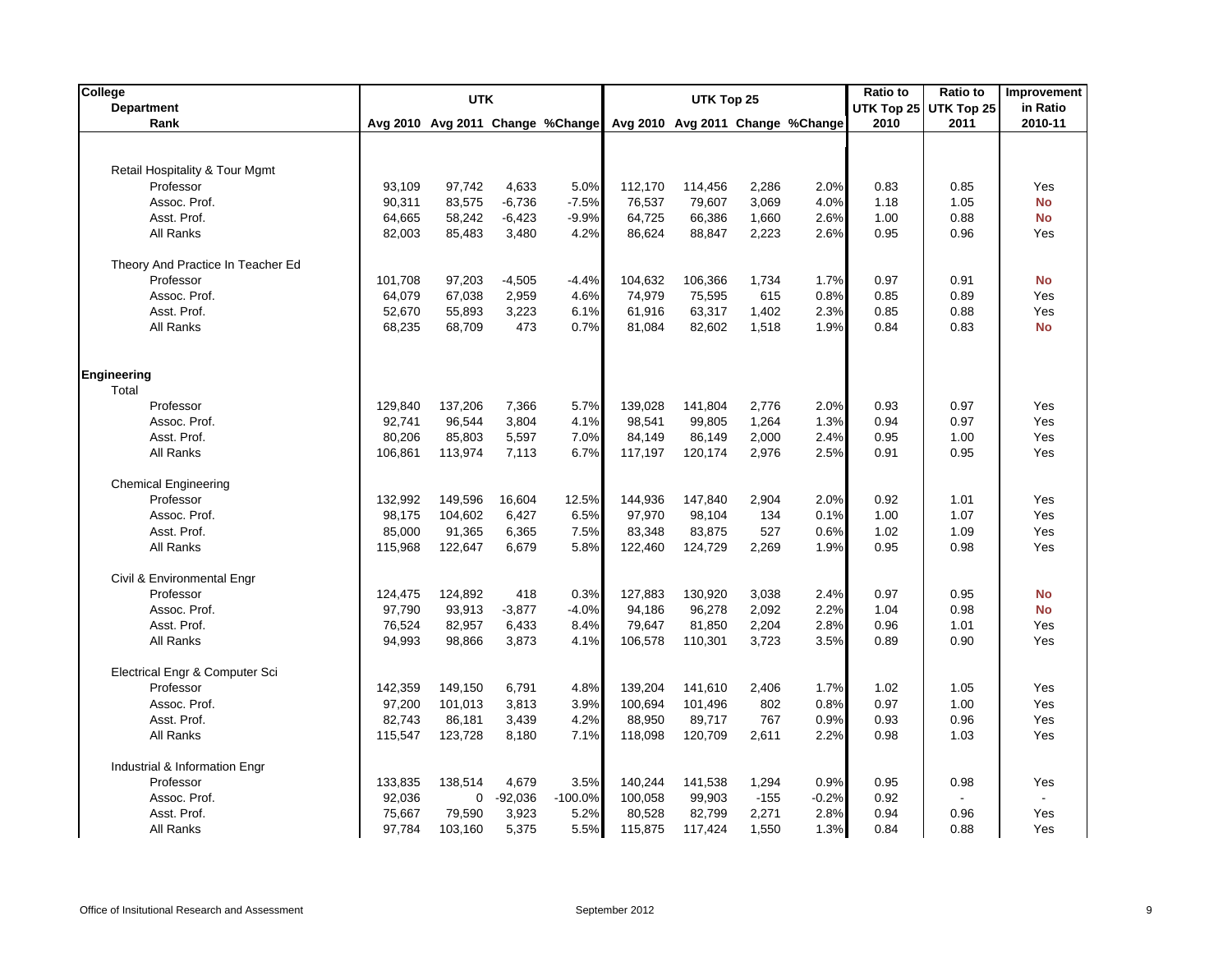| College            |                                     |             | <b>UTK</b>  |          |                                  | UTK Top 25 |         |          |                                  | <b>Ratio to</b> | Ratio to              | Improvement |
|--------------------|-------------------------------------|-------------|-------------|----------|----------------------------------|------------|---------|----------|----------------------------------|-----------------|-----------------------|-------------|
|                    | <b>Department</b>                   |             |             |          |                                  |            |         |          |                                  |                 | UTK Top 25 UTK Top 25 | in Ratio    |
|                    | Rank                                |             |             |          | Avg 2010 Avg 2011 Change %Change |            |         |          | Avg 2010 Avg 2011 Change %Change | 2010            | 2011                  | 2010-11     |
|                    |                                     |             |             |          |                                  |            |         |          |                                  |                 |                       |             |
|                    | Materials Science & Engr            |             |             |          |                                  |            |         |          |                                  |                 |                       |             |
|                    | Professor                           | 145,647     | 155,389     | 9,742    | 6.7%                             | 146,564    | 145,811 | $-753$   | $-0.5%$                          | 0.99            | 1.07                  | Yes         |
|                    | Assoc. Prof.                        | 90,984      | 96,477      | 5,492    | 6.0%                             | 96,780     | 98,648  | 1,868    | 1.9%                             | 0.94            | 0.98                  | Yes         |
|                    | Asst. Prof.                         | 77,338      | 82,920      | 5,582    | 7.2%                             | 76,981     | 82,498  | 5,517    | 7.2%                             | 1.00            | 1.01                  | Yes         |
|                    | All Ranks                           | 116,269     | 126,045     | 9,776    | 8.4%                             | 122,926    | 123,175 | 249      | 0.2%                             | 0.95            | 1.02                  | Yes         |
|                    | Mechanical, Aerospace & Biomed Engr |             |             |          |                                  |            |         |          |                                  |                 |                       |             |
|                    | Professor                           | 113,740     | 119,178     | 5,438    | 4.8%                             | 138,752    | 142,475 | 3,724    | 2.7%                             | 0.82            | 0.84                  | Yes         |
|                    | Assoc. Prof.                        | 89,278      | 96,478      | 7,200    | 8.1%                             | 98,113     | 99,692  | 1,579    | 1.6%                             | 0.91            | 0.97                  | Yes         |
|                    | Asst. Prof.                         | 79,247      | 88,292      | 9,045    | 11.4%                            | 83,466     | 86,213  | 2,746    | 3.3%                             | 0.95            | 1.02                  | Yes         |
|                    | All Ranks                           | 98,827      | 105,737     | 6,910    | 7.0%                             | 117,536    | 120,994 | 3,458    | 2.9%                             | 0.84            | 0.87                  | Yes         |
|                    |                                     |             |             |          |                                  |            |         |          |                                  |                 |                       |             |
|                    | <b>Nuclear Engineering</b>          |             |             |          |                                  |            |         |          |                                  |                 |                       |             |
|                    | Professor                           | 130,024     | 139,444     | 9,419    | 7.2%                             | 154,246    | 156,726 | 2,480    | 1.6%                             | 0.84            | 0.89                  | Yes         |
|                    | Assoc. Prof.                        | 85,002      | 92,044      | 7,043    | 8.3%                             | 105,216    | 104,366 | $-850$   | $-0.8%$                          | 0.81            | 0.88                  | Yes         |
|                    | Asst. Prof.                         | 85,075      | 89,475      | 4,400    | 5.2%                             | 78,776     | 87,579  | 8,803    | 11.2%                            | 1.08            | 1.02                  | <b>No</b>   |
|                    | All Ranks                           | 109,267     | 119,052     | 9,784    | 9.0%                             | 129,045    | 134,807 | 5,762    | 4.5%                             | 0.85            | 0.88                  | Yes         |
|                    | Space Institute Instruction         |             |             |          |                                  |            |         |          |                                  |                 |                       |             |
|                    | Professor                           | 103,237     | 104,454     | 1,217    | 1.2%                             | 138,068    | 140,655 | 2,587    | 1.9%                             | 0.75            | 0.74                  | <b>No</b>   |
|                    | Assoc. Prof.                        | 80,847      | 84,177      | 3,330    | 4.1%                             | 97,072     | 98,197  | 1,125    | 1.2%                             | 0.83            | 0.86                  | Yes         |
|                    | Asst. Prof.                         | 85,700      | 90,800      | 5,100    | 6.0%                             | 83,787     | 85,937  | 2,150    | 2.6%                             | 1.02            | 1.06                  | Yes         |
|                    | All Ranks                           | 93,277      | 95,605      | 2,328    | 2.5%                             | 117,512    | 120,399 | 2,887    | 2.5%                             | 0.79            | 0.79                  | Yes         |
|                    |                                     |             |             |          |                                  |            |         |          |                                  |                 |                       |             |
| Law                |                                     |             |             |          |                                  |            |         |          |                                  |                 |                       |             |
|                    | Professor                           | 143,612     | 144,402     | 790      | 0.6%                             | 190,921    | 198,037 | 7,116    | 3.7%                             | 0.75            | 0.73                  | <b>No</b>   |
|                    | Assoc. Prof.                        | 97,341      | 100,091     | 2,750    | 2.8%                             | 132,313    | 135,776 | 3,463    | 2.6%                             | 0.74            | 0.74                  | Yes         |
|                    | Asst. Prof.                         | $\mathbf 0$ | $\mathbf 0$ | $\Omega$ |                                  | 114,409    | 114,548 | 139      | 0.1%                             |                 |                       | $\sim$      |
|                    | All Ranks                           | 119,775     | 122,918     | 3,143    | 2.6%                             | 177,081    | 182,772 | 5,691    | 3.2%                             | 0.68            | 0.67                  | <b>No</b>   |
|                    |                                     |             |             |          |                                  |            |         |          |                                  |                 |                       |             |
| <b>Nursing</b>     |                                     |             |             |          |                                  |            |         |          |                                  |                 |                       |             |
|                    | Professor                           | 86,963      | 90,180      | 3,216    | 3.7%                             | 111,915    | 117,708 | 5,793    | 5.2%                             | 0.78            | 0.77                  | <b>No</b>   |
|                    | Assoc. Prof.                        | 77,825      | 81,477      | 3,652    | 4.7%                             | 84,262     | 86,986  | 2,724    | 3.2%                             | 0.92            | 0.94                  | Yes         |
|                    | Asst. Prof.                         | 64,273      | 67,525      | 3,252    | 5.1%                             | 69,321     | 72,707  | 3,386    | 4.9%                             | 0.93            | 0.93                  | Yes         |
|                    | All Ranks                           | 73,327      | 77,210      | 3,882    | 5.3%                             | 85,561     | 90,445  | 4,885    | 5.7%                             | 0.86            | 0.85                  | <b>No</b>   |
|                    |                                     |             |             |          |                                  |            |         |          |                                  |                 |                       |             |
| <b>Social Work</b> |                                     |             |             |          |                                  |            |         |          |                                  |                 |                       |             |
|                    | Professor                           | 116,010     | 122,489     | 6,479    | 5.6%                             | 128,903    | 131,952 | 3,049    | 2.4%                             | 0.90            | 0.93                  | Yes         |
|                    | Assoc. Prof.                        | 73.040      | 73,069      | 29       | 0.0%                             | 85,396     | 84,501  | $-895$   | $-1.0%$                          | 0.86            | 0.86                  | Yes         |
|                    | Asst. Prof.                         | 56,838      | 59,100      | 2,263    | 4.0%                             | 68,021     | 66,414  | $-1,607$ | $-2.4%$                          | 0.84            | 0.89                  | Yes         |
|                    | All Ranks                           | 88,244      | 92,126      | 3,883    | 4.4%                             | 95,381     | 96,711  | 1,330    | 1.4%                             | 0.93            | 0.95                  | Yes         |
|                    |                                     |             |             |          |                                  |            |         |          |                                  |                 |                       |             |